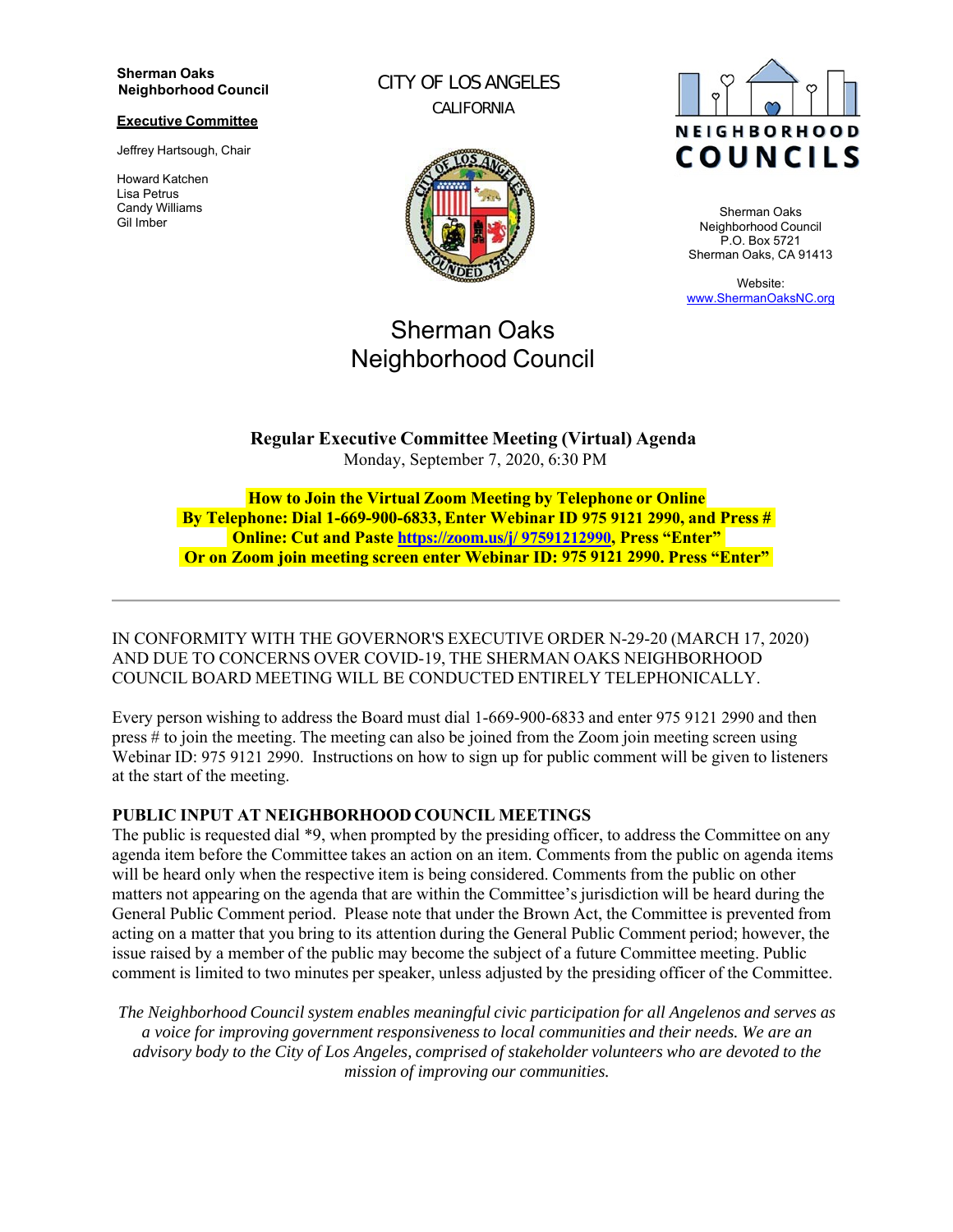Sherman Oaks Neighborhood Council Regular Executive Committee Meeting Agenda, Monday, September 7, 2020, 6:30 PM Page 2

- **1. Call to Order** Jeffrey Hartsough, President
- **2. Roll Call**
- **3. ADMINISTRATIVE MOTIONS,** Action item. Vote required.
	- a. Motion to approval of the Minutes of the August 4, 2020, Executive Committee Meeting. Draft Minutes are posted as a Supporting Document for this Executive Committee meeting on the SONC website.
- **4. Comments by Public Officials**
- **5. President's Report**
- **6. Treasurer's Report** 
	- a. **SONC Monthly Expenditure Report (MER) for the period ending July 31, 2020.** – Action item. Vote required. A motion to approve the Sherman Oaks Neighborhood Council's (SONC) Monthly Expenditure Report (MER) for the period ending July 31, 2020. The MER for July 2020 is posted as a Supporting Document for this Executive Committee meeting on the SONC website.
	- **b. Amend the FY2021 SONC Annual Budget** Action Item, Vote Required A motion to amend the SONC FY2021 Annual Budget to include the \$10,000 Rollover and the \$8,885 Encumbered FY2020 funds. The amended SONC FY2021 Annual Budget is posted as a Supporting Document for this Executive Committee meeting on the SONC website.
	- **c. Neighborhood Purposes Grant (NPG) for Los Angeles Responsible Pit Bull Owners, Inc.** Action Item, Vote Required. A motion to approve a Neighborhood Purposes Grant (NPG) in the amount of \$1000 to the Los Angeles Responsible Pit Bull Owners, Inc. The Neighborhood Purposes Grant application submitted by the Los Angeles Responsible Pit Bull Owners Inc. is posted as a Supporting Document for this Executive Committee meeting on the SONC website.
	- **d. Announcements Regarding Other Finance Issues**